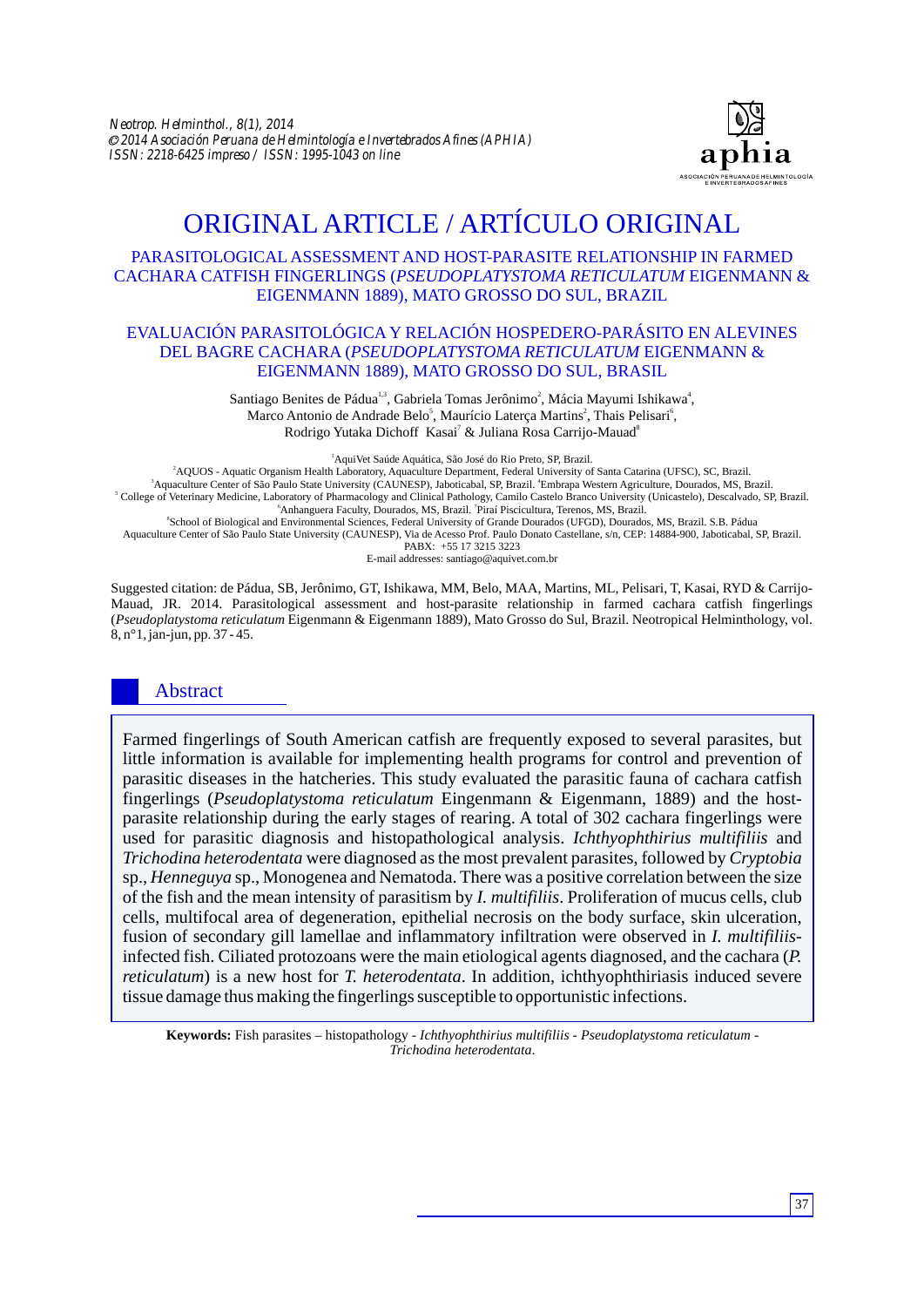# Resumen

Los alevines de bagres del Sur de América en cautiverio están frecuentemente expuestos a muchos parásitos, pero poca información es evaluada para implementar programa de salud para control y prevención de enfermedades en criaderos. Este estudio evaluó la fauna de parásitos de alevines de cachara (*Pseudoplatystoma reticulatum* Eingenmann & Eingenmann, 1889) y la relación huésped-parásito durante las fases iníciales de cultivo. Un total de 302 alevines fueran sometidos a diagnóstico y análisis histopatológicos. *Ichthyophthirius multifiliis* y *Trichodina heterodentata* fueran diagnosticados como los parásitos mas prevalentes, seguidos de *Cryptobia* sp., *Henneguya* sp., Monogenea y Nematoda. Ha sido observada una correlación positiva entre la longitud de los peces y la intensidad promedio de *I. multifiliis*. Proliferación de células de moco, células club, áreas multifocales de degeneración, necrosis epitelial en la superficie del cuerpo, ulceración de piel, fusión de laminillas branquiales secundarias e infiltración inflamatoria fueron observados en peces infectados por *I. multifiliis*. Los protozoarios ciliados fueran los agentes etiológicos mas importantes y el cachara (*P. reticulatum*) es un nuevo huésped para *T. heterodentata*. En adición, la ictioftiriasis indujo un daño severo favoreciendo las infecciones oportunistas en los alevines.

**Palabras clave:**  Histopatología - *Ichthyophthirius multifiliis* - Parasitos de peces - *Pseudoplatystoma reticulatum* - *Trichodina heterodentata*.

# **INTRODUCTION**

Production of native catfish is an expanding agribusiness in Brazil, in which production is concentrated in the central region. Interbreeding between species from two major river basins, the River Plate basin (which includes the Pantanal region) and the Amazon basin is a common practice. Among the fish used to perform this artificial interbreeding, carnivorous species of the genus *Pseudoplatystoma*, such as *P. corruscans, P. tigrinum* (*sensu lato*) and *P. fasciatum* (*sensu lato*), are one of the most appreciated fish (Carvalho-Costa *et al.,* 2011).

The state of Mato Grosso do Sul is responsible for the hybrid surubim catfish production (*P. corruscans* male x *P. reticulatum* female), while in the state of Mato Grosso the Amazonian hybrid pintado (*Leiarius marmoratus* male x *Pseudoplatystoma* spp. female) is the most important fish produced. However, production of hybrid fish with reproductive ability, as in the case of the hybrid surubim catfish, can cause an irreversible impact on natural stocks when they escape from fish farms to the natural environment, as has recently been demonstrated by Prado *et al.*(2012).

In order to minimize these problems and improve the conservation of pure species the production of native fish in captivity is a sustainable alternative. The cachara from the Pantanal (*P. reticulatum* Eigenmann & Eigenmann, 1889) has a great genetic similarity with the cachara from Amazonia (*P. fasciatum* Linnaeus, 1766). However, some doubts exist regarding the validity of the species (Carvalho-Costa *et al.,* 2011), but at the present time it is considered to be a valid species, according to the Fish Base (Frose & Pauly, 2013). This South American carnivorous catfish presents a real potential for exploitation in industrial scale, due to its easy reproduction (Leonardo *et al.,* 2004; Batlouni *et al.,* 2006) and the strategies for feeding training at the early stages are known (Inoue *et al.,* 2009). No data on the diagnosis of diseases of these fish in farmed settings have been reported. Most investigators have focused the studies on parasite diagnosis on adult fish from the natural environment (Campos *et al.,*  2008; Campos *et al.,* 2009; Naldoni *et al.,* 2011; Adriano *et al.* 2012).

Information on the physiology and nutritional requirements of cachara as well as parasitological assessment are needed to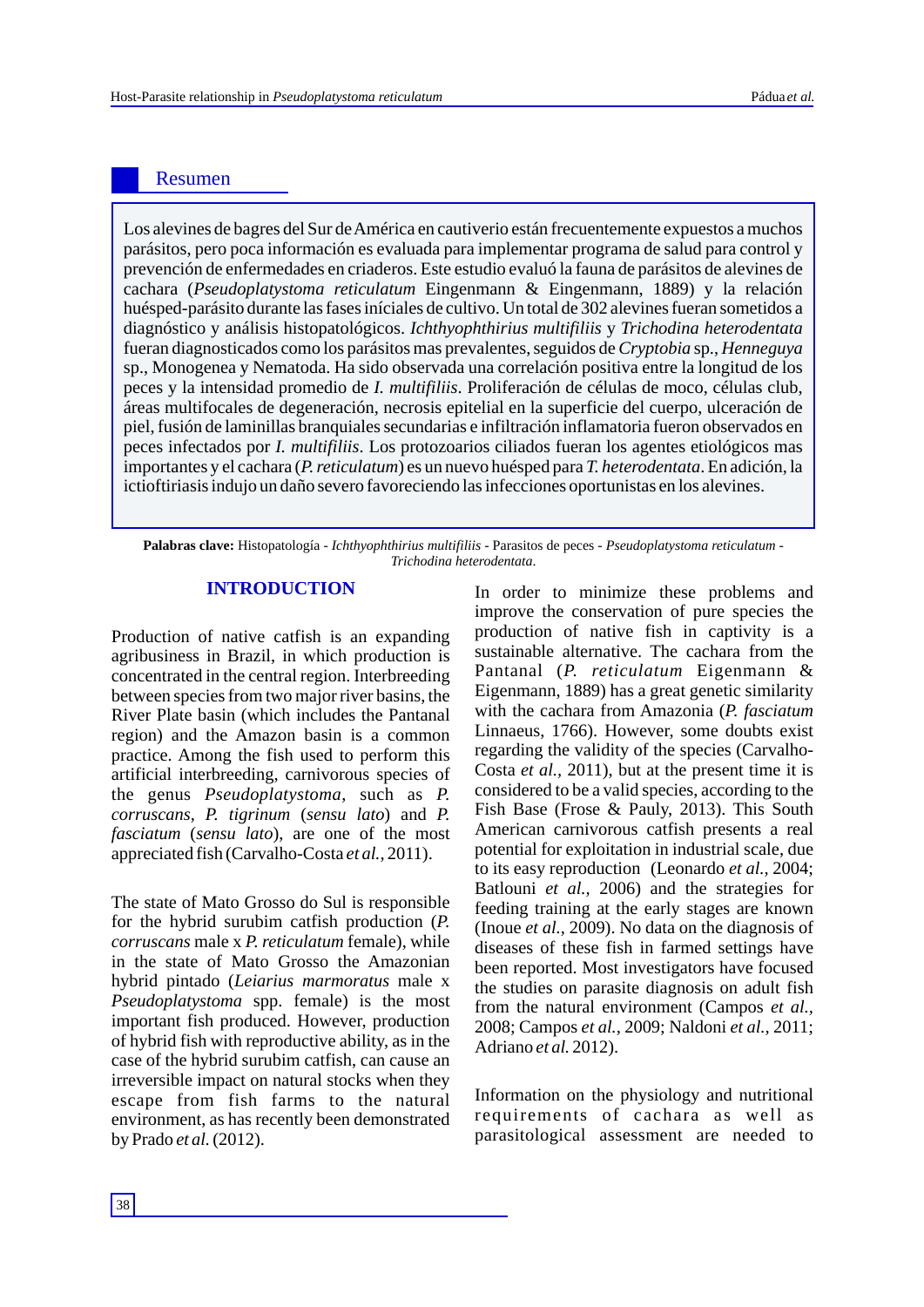optimize the fish production. According to the topic, the nutritional and operational management could be established for better development and preventive measures against diseases. This study presents new information on parasitological assessment in cachara fingerlings and the host-parasite relationship during the early stages of rearing.

# **MATERIALAND METHODS**

#### Study area and fish

This study was developed in a commercial hatchery located in the municipality of Terenos (20º25'57.7" S; 55º17'08.9" W), Mato Grosso do Sul, Brazil. In February 2010, artificial reproduction of cachara (*P. reticulatum*) was performed and the offspring were examined for 30 days. The larvae hatched approximately 16 h after fertilization, at a water temperature 26°C. The exogenous food was offered 48 h posthatching, after the time required opening the mouth of the larvae. The food consisted primarily of nauplii of *Artemia salina* until the tenth day of rearing. Concurrent provision of wild zooplankton was then started, after prior fertilization of the earth ponds with poultry litter. After this period, the larvae were transferred to glass fiber tanks 1000 L of capacity and water renewal rate 14 L min-1, in which the fish were submitted to feed training (Inoue *et al.,* 2009). This process must be gradual starting from natural feeding to commercial extruded diet with 45% crude protein. Fish tanks were cleaned every day to reduce the levels of organic residues, especially coming from leftover feed. During the study, a total of 302 fingerlings of mean weight  $0.2 \pm 0.3$  g and length  $2.4 \pm 1.1$  cm were analyzed (Ethics Committee Approval 756/CEUA/UFSC).

#### Water quality

The water supply was from natural source, the dissolved oxygen and temperature were measured daily using an oxygen meter (YSI 550<sup>®</sup>, YSI Inc., Yellow Springs, USA) and pH using a pHmeter (PH10<sup>®</sup>, YSI Inc., Yellow Springs, USA). Ammonia, nitrite and nitrate concentrations were measured using a

colorimetric kit (Alfakit®, Santa Catarina, Brazil). The mean values  $\pm$  standard deviation were as follows: dissolved oxygen  $5.9 \pm 0.4$  mg L<sup>1</sup>, temperature  $25.6 \pm 0.4$ °C, pH  $7.3 \pm 0.2$ , total ammonia  $0.3 \pm 0.1$  mg L<sup>1</sup>.

#### Biometry and parasitological assessment

The fingerlings were captured with nets, euthanized using clove oil (50 mg $\cdot$ L<sup>-1</sup>), measured with caliper and weighed on a semi-analytical balance (0.001) (Shimadzu®, Japan). The parasitological analysis consisted of examination of the fish under a stereomicroscope to search for ectoparasites. Fish larvae were evaluated on the whole on slides under a coverslip with saline solution (0.65%) during the first two weeks, because of the small size of the larvae. In the remaining days gills, body, liver and gastrointestinal tract of fingerlings were separated and mounted individually on slides under a coverslip with saline solution (0.65%), examined and parasite enumerated under a light microscope (Nikon<sup>®</sup> E100, Japan). The parasites were processed and identified in accordance with Lom & Dyková (1992) and Thatcher (2006). For the trichodinid identification, the material was dried out under dim light, and some smears were impregnated with silver nitrate using Klein's method (Klein, 1958) for the posterior examination of adhesive disc structures and denticles under a light microscope as suggested by Lom (1958), Arthur & Lom (1984) and Van As & Basson (1989). The parasitological indexes were calculated as proposed by Bush *et al.*(1997).

#### Histopathological analysis

With occurrence of some deaths, ten fish with white spots on the skin were fixed in 10% buffered formalin solution for histopathological analysis. The skin and gills were embedded in paraffin and sliced into 5 µm thick sections for staining with hematoxylin and eosin (HE) and Periodic acid-Schiff stain (PAS). The histological sections were photographed using a photomicroscope (Nikon® E200, Japan) equipped with an image capture system (Motic Moticam 2.300, Canada).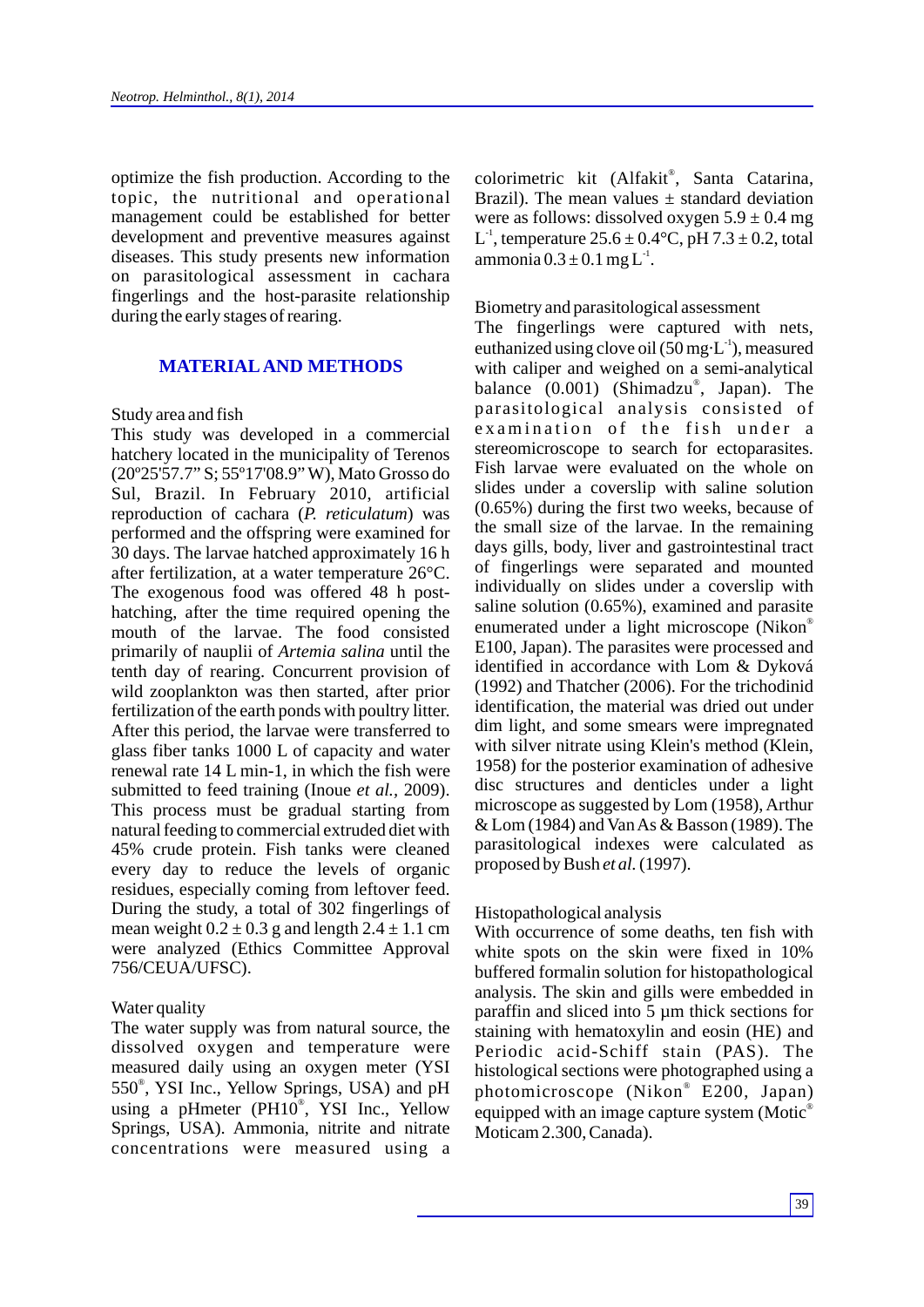#### *Statistical analysis*

Spearman's rank correlation was used between the parasite intensity and the weight and size of the fish.

#### **RESULTS**

Identification of parasites and parasitological index

From a total of 302 cachara fingerlings, 140 (46.4%) were parasitized by at least one parasite taxon. Ecto and endoparasites were diagnosed in cachara fingerlings (Table 1). However, in the skin, fins and gill, the most frequent parasites were the ciliated protozoan's *Ichthyophthirius multifiliis* Fouquet, 1876 and *Trichodina heterodentata* Duncan, 1977 (Figure 1a, b). In addition, the main infection sites by *I. multifiliis* in cachara fingerlings were the skin and fins, which showed greater infection than the gill tissue. It was not possible to identify the species of Monogenea and Nematoda because the numbers of parasites were too low for secure identification.

#### Host-parasite relationship

No correlation was observed  $(p > 0.05)$  between

the weight and the mean intensity of infection by *Trichodina heterodentata* (*rs* = -0.09) and *I. multifiliis* ( $rs = 0.31$ ). On the other hand, there was a positive correlation ( $p < 0.0001$ ) between the size of the fish and the mean intensity of infection by *I. multifiliis*(*rs* = 0.78). This was not observed on *T. heterodentata* (*rs* = -0.07) and the other parasites.

#### Histopathological analysis

On the histological sections, the presence of *I. multifiliis* in the epithelium of the host, both in the skin (Figure 2a) and in the gill tissue, was responsible for epithelial proliferation (Fig. 2b), as well as proliferation of the club and mucous cells (Fig. 2a, 2a). Multifocal to coalescing areas of degeneration (Fig. 2b,c) and epithelial necrosis were also observed, with multifocal areas of ulceration (Fig. 2d) and inflammatory infiltration composed of PAS-positive granulocytes located in the epithelium (Fig. 3cd) and around and within the parasite (Figure 3b, d). In the gill tissue, epithelial proliferation with fusion of the secondary lamellae, areas of necrosis, presence of mononuclear inflammatory infiltrate and mild congestion were found.

**Table 1.** Parasitological analysis in cachara catfish fingerlings (*Pseudoplatystoma reticulatum*). SI: Site of infection; EF: Examined fish; PF: Parasitized fish, P: Prevalence; MI: Mean intensity (minimum - maximum values).

| <b>Parasites</b>             | SI                   | EF/PF  | P(% ) | MI              |
|------------------------------|----------------------|--------|-------|-----------------|
| Protozoa                     |                      |        |       |                 |
| Ichthyophthirius multifiliis | Skin, fins and gills | 302/89 | 29.5  | $32.4(1 - 154)$ |
| I. multifiliis               | Skin and fins        | 302/86 | 28.5  | $23.7(1 - 110)$ |
| I. multifiliis               | Gills                | 302/64 | 21.2  | $13.2(1 - 44)$  |
| Trichodina heterodentata     | Skin, fins and gills | 302/48 | 15.9  | $4.9(1 - 52)$   |
| Cryptobia sp.                | Gills                | 302/5  | 1.7   | $20.6(4-50)$    |
| Myxozoa                      |                      |        |       |                 |
| Henneguya sp.                | Gills                | 302/1  | 0.3   |                 |
| Platyhelminthes              |                      |        |       |                 |
| Ancyrocephalinae gen. sp.    | Gills                | 302/5  | 1.7   | $1(1-1)$        |
| <b>Nemathelminthes</b>       |                      |        |       |                 |
| Nematoda larvae gen. sp.     | Stomach              | 302/2  | 0.7   | $1(1 - 1)$      |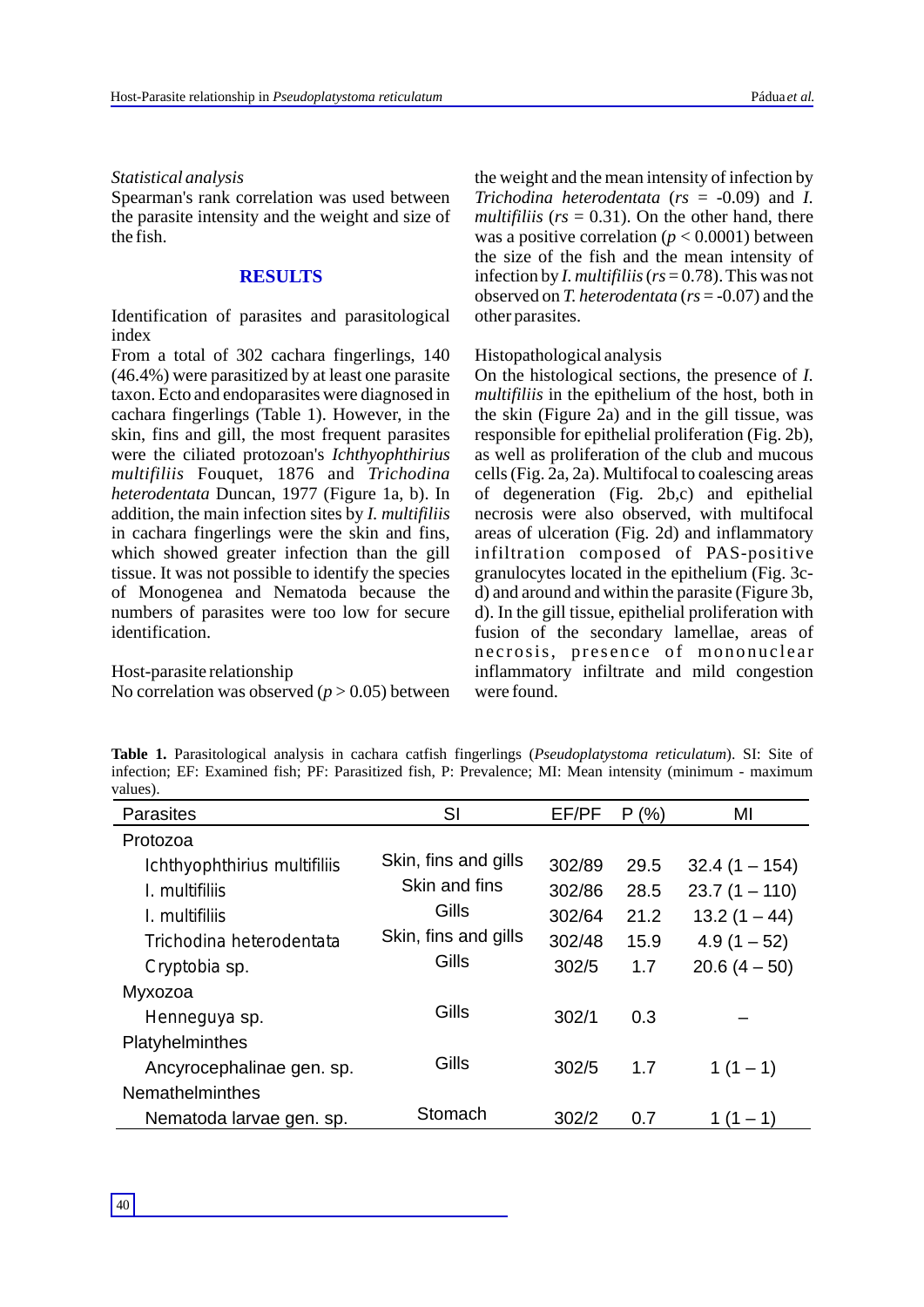

**Figure 1.** *Ichthyophthirius multifiliis* Fouquet, 1876 observed in gill fresh mount (a) and Klein's silver-impregnated *Trichodina heterodentata* Duncan, 1977, that show adhesive discs (b). Magnification 100 x (a) and bar scale 10 µm (b).



**Figure 2.** Histological alterations caused by *Ichthyophthirius multifiliis* in cachara fingerlings. Parasite in the epithelium showing the horseshoe-shaped nucleus (a – arrow) and in the adjacent tissue, mucous cell proliferation (a – dotted arrow). Hyperplasia and a multifocal to coalescing area with hydropic degeneration and necrosis can be seen (2b,c). Ulceration at the parasite site of attachment is shown in 2d. Hematoxylin-eosin staining. Bar = 100  $\mu$ m (a,d), 150  $\mu$ m (b) and 30  $\mu$ m (d).

41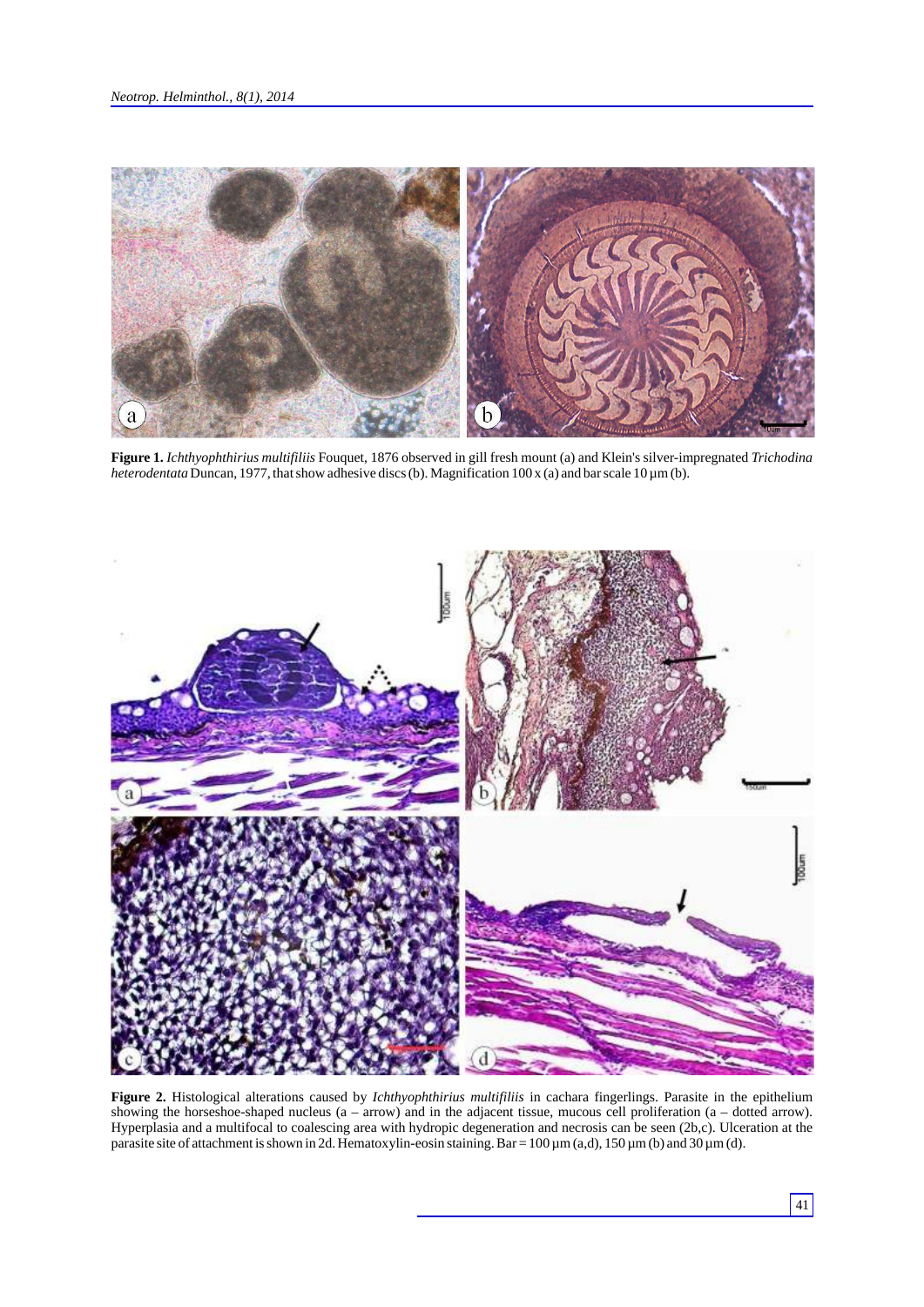

**Figure 3.** Histological alterations caused by *Ichthyophthirius multifiliis* in cachara fingerlings. Mucous cells marked with PAS (a), and parasite under the epithelium (b – asterisk), with several engulfed host cells and inflammatory cells adhering to the parasite surface (b - arrow). Inflammatory infiltrate composed of PAS-positive granular leukocyte (c and d – arrows); parasite inserted in the tissue (d – asterisk); and inflammatory cells engulfed and adhering to the surface (d – arrows). PAS staining. Bar =  $10 \mu m$  (a) and  $30 \mu m$  (b – d).

# **DISCUSSION**

In this study, the protozoan ciliates were the most prevalent parasites both *I. multifiliis* and *T. heterodentata*. In Brazil, *T. heterodentata* was first recorded in tadpoles of *Rhinella pombali*  Baldissera, Caramaschi & Haddad, 2004 (Dias *et al.* 2009), and were subsequently diagnosed in channel catfish [*Ictalurus punctatus* (Rafinesque, 1818)] reared in southern Brazil (Martins *et al.* 2010a) and pacu fingerlings (*Piaractus mesopotamicus* Holmberg, 1887) farmed in the southeastern region (Pádua *et al.*  2012a). This study describes cachara (*P. reticulatum*) as a new host for *T. heterodentata*, in which more than 40 species of fish have already been described worldwide as hosts (Martins *et al.* 2010a), thus making this a cosmopolitan parasite. It causes inflammatory and structural disturbance in the gills of the hosts with desquamated epithelial cells (Tang & Zhao, 2007), that can culminate to asphyxia and mortality.

*Ichthyophthirius multifiliis* was the main parasite found in this study, thereby confirming the findings of Pádua *et al.* (2012b) from the hybrid surubim catfish (*P. reticulatum* x *P. corruscans*) and Carneiro *et al.* (2005) from silver catfish [*Rhamdia quelen* (Quoy & Gaimard, 1824)] in central-western and southern Brazil, respectively. Pantoja *et al.* (2012) observed a positive correlation between the mean intensity of infection by *I. multifiliis* and the size and weight of juvenile tilapias. In the present study, it was observed only a positive correlation between the size of the fingerlings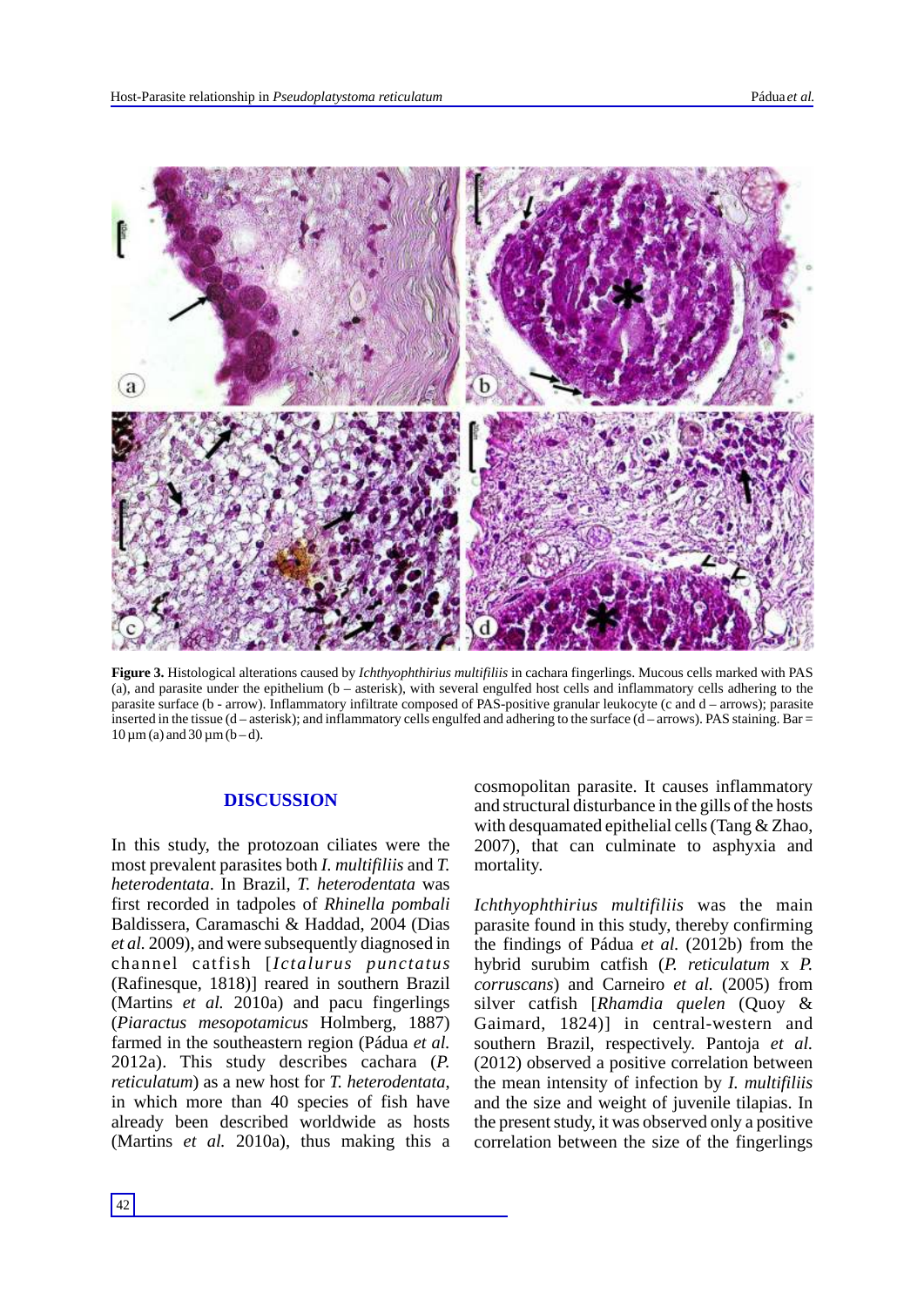and the mean intensity of infection by *I. multifiliis*. These differences might be related to different development stages of the fish, since fingerlings were used in our study, while Pantoja *et al.* (2012) used juveniles. Parasitism by *I. multifiliis* in cachara fingerlings was higher in the skin and fins than that observed in the gill tissue. We admit that greater intensity of infection in the skin and fins could be strongly associated to greater surface area for theront attachment.

The histopathological analysis showed severe tissue alterations due to *I. multifiliis* infection, that coincides with the findings of other investigators (Ventura & Paperna, 1985; Dickerson, 2006; Päkk *et al.* 2011). Moreover, the ulcers formation on the skin after theront entrance might cause a portal of entry to secondary infections as demonstrated by Xu *et al.* (2012). In addition, the epithelial hyperplasia, mucous cell proliferation and necrosis in the gill tissue limit the osmoregulatory gas and ion exchanges in fish (Hines & Spira, 1974), leading to metabolic misregulation, being lethal to the host, mostly damaging the skin and fins represent a portal of entry to secondary infections.

The other parasites *Cryptobia*, myxosporeans, monogeneans and nematode larvae were found in prevalences less than 2%. In addition, the presence of Myxozoa, Monogenea and Nematoda in cachara fingerlings was lower than the studies on adult cachara from the natural environment (Campos *et al.* 2009; Naldoni *et al.* 2011; Adriano *et al.* 2012). As a result of rapid proliferation of parasites with monoxenic lifecycle in culture conditions an increase in the prevalence of *I. multifiliis* and *T. heterodentata*  was found. However, adequate water quality conditions present a strong influence on the reproduction and maintenance of infection (Martins *et al.* 2010b; Jerônimo *et al.* 2011). In order to avoid the use of chemotherapics and consequently outbreaks the regular monitoring of fingerlings in nursery farms must be encouraged.

Important pathogenic parasites such as *I. multifiliis*, *T. heterodentata*, followed by *C r y p y o b i a* s p . , *H e n n e g u y a* s p . , Ancyrocephalinae monogenean and Nematoda larvae were diagnosed in cachara fingerlings. Besides the ciliated protozoans *I. multifiliis* and *T. heterodentata* were the main etiological agents diagnosed, *T*. *heterodentata* was firstly reported on cachara. *Ichtyophthyrius multifiliis* infection induced severe tissue damage in cachara fingerlings, mostly damaging the skin and fins which can cause a portal of entry to secondary infections.

## **ACKNOWLEDGEMENTS**

The authors thank Pedro Henrique de Oliveira Viadanna (Caunesp) for histopathological analysis. A QUABRASIL project (Technological Basis for Sustainable Development of Aquaculture), EMBRAPA, the Ministry of Fisheries and Aquaculture and National Council for Scientific and Technological Development (CNPq 577657/2008-9) for financial support and grant to M.L. Martins (CNPq 302493/2010-7), and Coordination for the Improvement of Higher Education Personnel (CAPES) for doctoral schollarship to G.T. Jerônimo (CAPES/BEX 9655-11-5).

#### **BIBLIOGRAPHIC REFERENCES**

- Adriano, EA, Carriero, MM, Maia, AAM, Silva, MRM, Naldoni, J, Ceccarelli, PS & Arana, S. 2012. *Phylogenetic and host–parasite relationship analysis of*  Henneguya multiplasmodialis *n. sp. infecting* Pseudoplatystoma *spp. in Brazilian Pantanal wetland.* Veterinary Parasitology, vol. 185, pp. 110-120.
- Arthur, JR & Lom, J. 1984. *Trichodinid protozoa (Ciliophora: Peritrichida) from freshwater fishes of Rybinsk Reservoir, USSR*. Journal of Protozoology, vol. 31, pp. 82-91.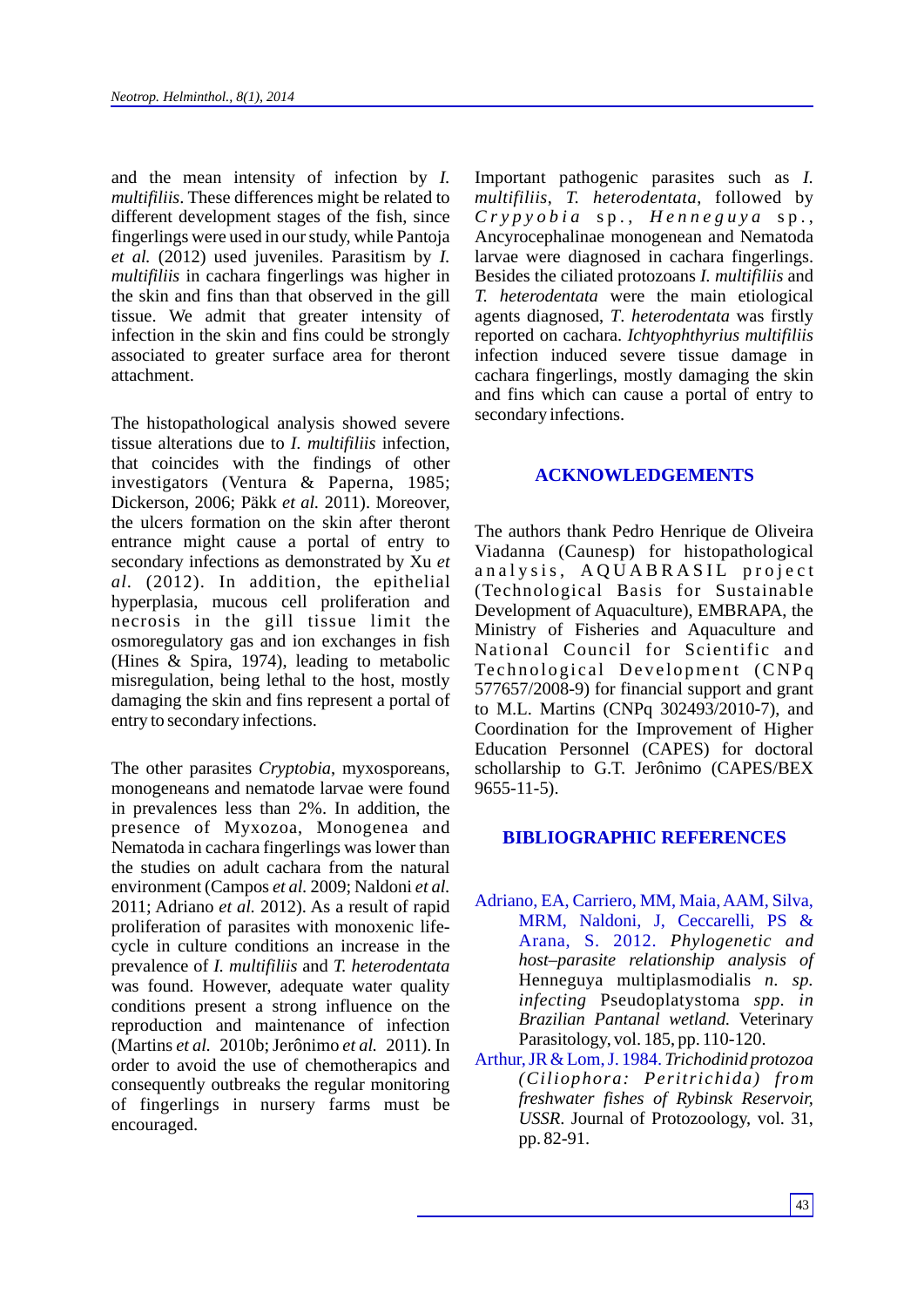- Batlouni, SR, Romagosa, E & Borella, MI. 2006. *The reproductive cycle of male catfish* Pseudoplatystoma fasciatum *(Teleostei, Pimelodidae) revealed by changes of the germinal epithelium an approach addressed to aquaculture.* Animal Reproduction Science, vol. 96, pp. 116-132.
- Bush, AO, Lafferty, KD, Lotz, JM & Shostak, AW. 1997. *Parasitology meets ecology on its own terms: Margolis et al. revisited.*  Journal of Parasitology, vol. 83, pp. 573- 583.
- Campos, CM, Fonseca, VE, Takemoto, RM & Moraes, FR. 2008. *Fauna parasitária de cachara* Pseudoplatystoma fasciatum *(Siluriforme: Pimelodidae) do rio Aquidauana, Pantanal Sul Matogrossense, Brasil.* Acta Scientiarum Biological Science, vol. 30, pp. 91-96.
- Campos, CFM, Fonseca, VE, Takemoto, RM & Moraes, FR. 2009. *Ecology of the parasitic endohelminth community of*  Pseudoplatystoma fasciatum *(Linnaeus, 1776) (Siluriformes: Pimelodidae) from Aquidauana River, Pantanal, State of Mato Grosso do Sul, Brazil.* Brazilian Journal of Biology, vol. 69, pp. 93-99.
- Carneiro, PCF, Schorer, M & Mikp JD. 2005. *Tratamentos terapêuticos convencionais n o c o n tr o l e d o e c t o p a r a si t a* Ichthyophthirius multifiliis *em jundiá (* R h a m d i a q u e l e n *) .* P e s q u is a Agropecuária Brasileira, vol. 40, pp. 99- 102.
- Carvalho-Costa, LF, Piorski, NM, Willis, SC, Galetti, PM & Orti, G. 2011. *Molecular systematics of the neotropical shovelnose catfish genus* Pseudoplatystoma *Bleeker 1862 based on nuclear and mtDNA markers.* Molecular Phylogenetics and Evolution, vol. 59, pp. 177-194.
- Dias, RJP, Fernandes, NM, Sartini, B, Silva-Neto, ID & D´Agosto, M. 2009. *Occurrence of* Trichodina heterodentata *(Ciliophora: Trichodinidae) infesting tadpoles of* Rhinella pombali *(Anura: Bufonidae) in the Neotropical area.* Parasitology International, vol. 58, pp. 471-474.
- Dickerson, HW. 2006. *Ichthyophthirius multifiliis* and *Cryptocaryon irritans* (Phylum Ciliophora). In: Woo P.T.K. (Edr). Fish Diseases and Disorders: Protozoan and Metazoan Infections, vol.2. CABI, New York, p. 181-227.
- Frose, R & Pauly, D. 2013. *Fish Base World Wide* Web electronic publication. www.fishbase.org. Version (02/2013).
- Hines, RS & Spira, DT. 1974. *Ichthyophthiriasis in the mirror carp* Cyprinus carpio *(L.) IV. Physiological dysfunction.*Journal of Fish Biology, vol. 6, pp. 365-371.
- Inoue, L, Hisano, H, Ishikawa, MM, Rotta, MA & Senhorini, JA. 2009. *Basic principles for the production of fingerlings surubins (pintado and cachara)*. Dourados: Embrapa Agropecuária Oeste; Manaus: Embrapa Amazônia Ocidental; Corumbá: Embrapa Pantanal. 26 p.
- Jerônimo, GT, Speck, GM, Cechinel, MM, Gonçalves, ELT & Martins, ML. 2011. *Seasonal variation on the ectoparasitic communities of Nile tilapia cultured in three regions in southern Brazil.* Brazilian Journal of Biology, vol. 71, pp. 365-373.
- Klein, BM. 1958. *The dry silver method and its proper use.* Journal of Protozoology, vol, 5, pp. 99-103.
- Leonardo, AFG, Romagosa, E, Borella, MI & Batlouni, SR. 2004. *Induced spawing of hatchery-raised Brazilian catfish, cachara* Pseudoplatystoma fasciatum *(Linnaeus, 1766).* Aquaculture, vol. 240, pp. 451-461.
- Lom, J. 1958. *A contribution to the systematics and morphology of endoparasitic trichodinids from amphibians, with a p ro p o s a l o f u n i f o r m s p e c i f i c characteristics.* Journal of Protozoology, vol. 5, pp. 251-263.
- Lom, J & Dyková, I. 1992. *Protozoan parasites of fishes.* Developments in aquaculture and fisheries science, vol. 26, Elsevier Science, Amsterdam, 315 p.
- Martins, ML, Marchiori, NC, Nunes, G & Rodrigues. MP. 2010a. *First record of*  Trichodina heterodentata *(Ciliophora: Trichodinidae) from channel catfish,* Ictalurus punctatus *cultivated in Brazil.*